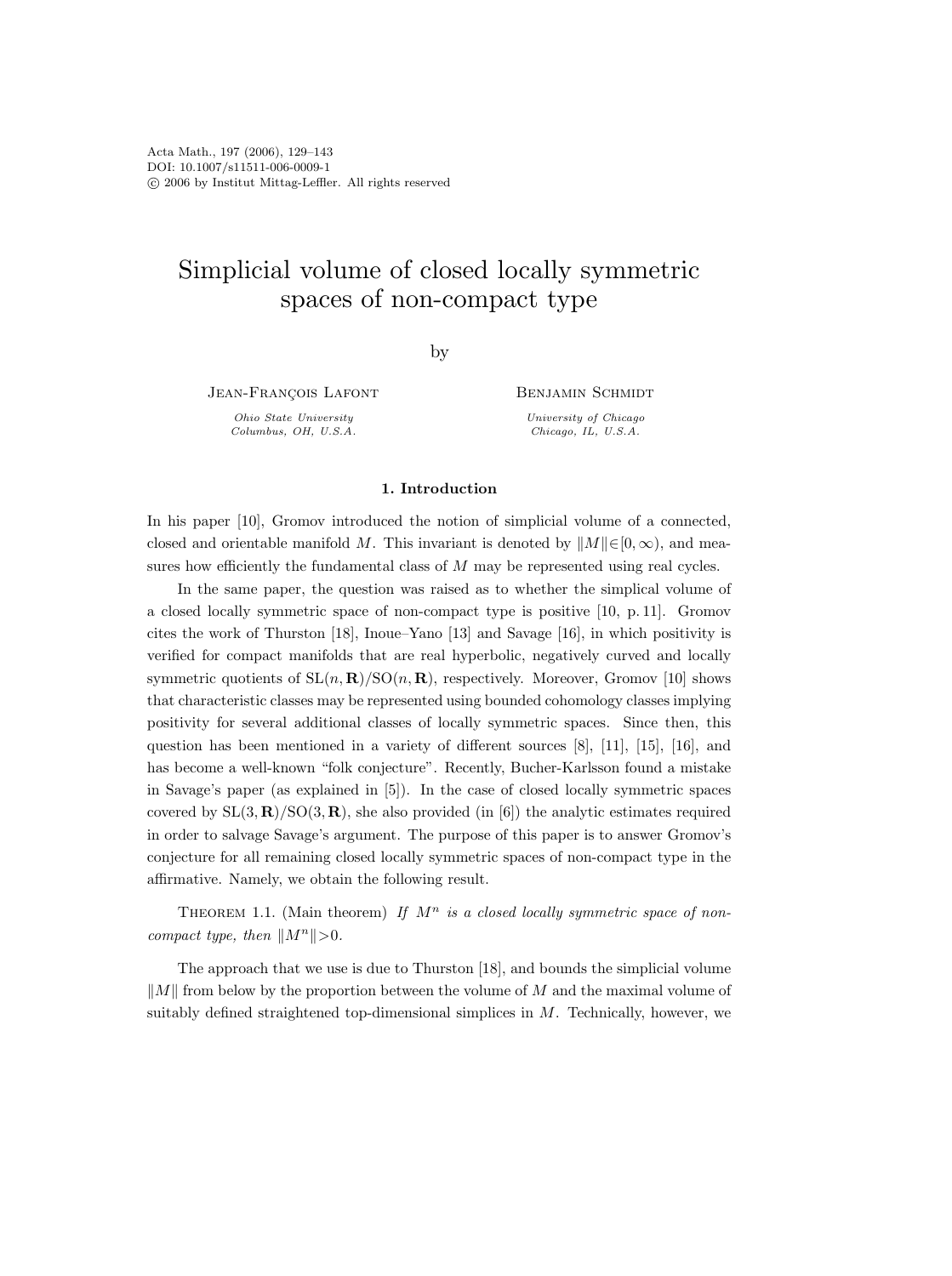are indebted to Besson, Courtois and Gallot for their pioneering work around the use of the barycenter method in proving the rank-one minimal entropy rigidity conjecture for locally symmetric spaces [3], and to Connell and Farb for their subsequent development of the technique in higher-rank spaces (see [8] for an extensive survey).

The main contribution of this paper lies in the idea of using the barycenter method in order to define the straightened simplices that are central to Thurston's argument. Roughly speaking, the barycenter method homotopes a map with negatively curved target to a  $C^1$  map (often called the "natural" map), by first mapping the source space to the space of measures on the boundary at infinity of the target, and then to the target by taking the center of mass of the measures. The technique, as developed by Besson, Courtois and Gallot, then proceeds with a rather intricate argument to give a pointwise upper bound for the Jacobian of the natural map.

When studying rigidity questions, one typically wants to replace this pointwise upper estimate by the best uniform estimate and determine what happens in the equality case. In this way, Besson, Courtois and Gallot solved the minimal entropy rigidity conjecture for rank-one spaces.

As a major first step towards solving the minimal entropy rigidity conjecture in higher rank, Connell and Farb extended the barycenter method to higher-rank spaces [7]. Furthermore, they established a new geometric result about locally symmetric spaces of non-compact type with no local factors locally isometric to  $\mathbf{H}^2$  or  $SL(3,\mathbf{R})/SO(3,\mathbf{R})$ , in order to obtain an "a priori" uniform bound for the Jacobian of the natural map. Here, we use Connell's and Farb's extension of the technique to higher-rank spaces in order to define "barycentrically" straightened simplices. The uniform upper bound for the volume of top-dimensional straightened simplices required in Thurston's argument will follow directly from the detailed analysis used to obtain the uniform Jacobian bound in [7]. As this approach excludes those locally symmetric spaces with local  $\mathbf{H}^2$  or  $SL(3,\mathbf{R})/SO(3,\mathbf{R})$ factors, we appeal to Thurston [18] and Bucher-Karlsson [6] to cover the remaining cases.

We note that a similar "barycentric" straightening was used by Kleiner in [14] in order to compare various notions of dimension for length spaces with curvature bounded above. We would like to thank Dick Canary, Tom Farrell and Ralf Spatzier for their interest in our work and many helpful discussions.

# 2. Thurston's lower bound for simplicial volume

In this section, we first collect together some definitions and results about simplicial volume. We then describe how Thurston reduces the problem of establishing positivity of simplicial volume to the more geometric problem of uniformly bounding the volumes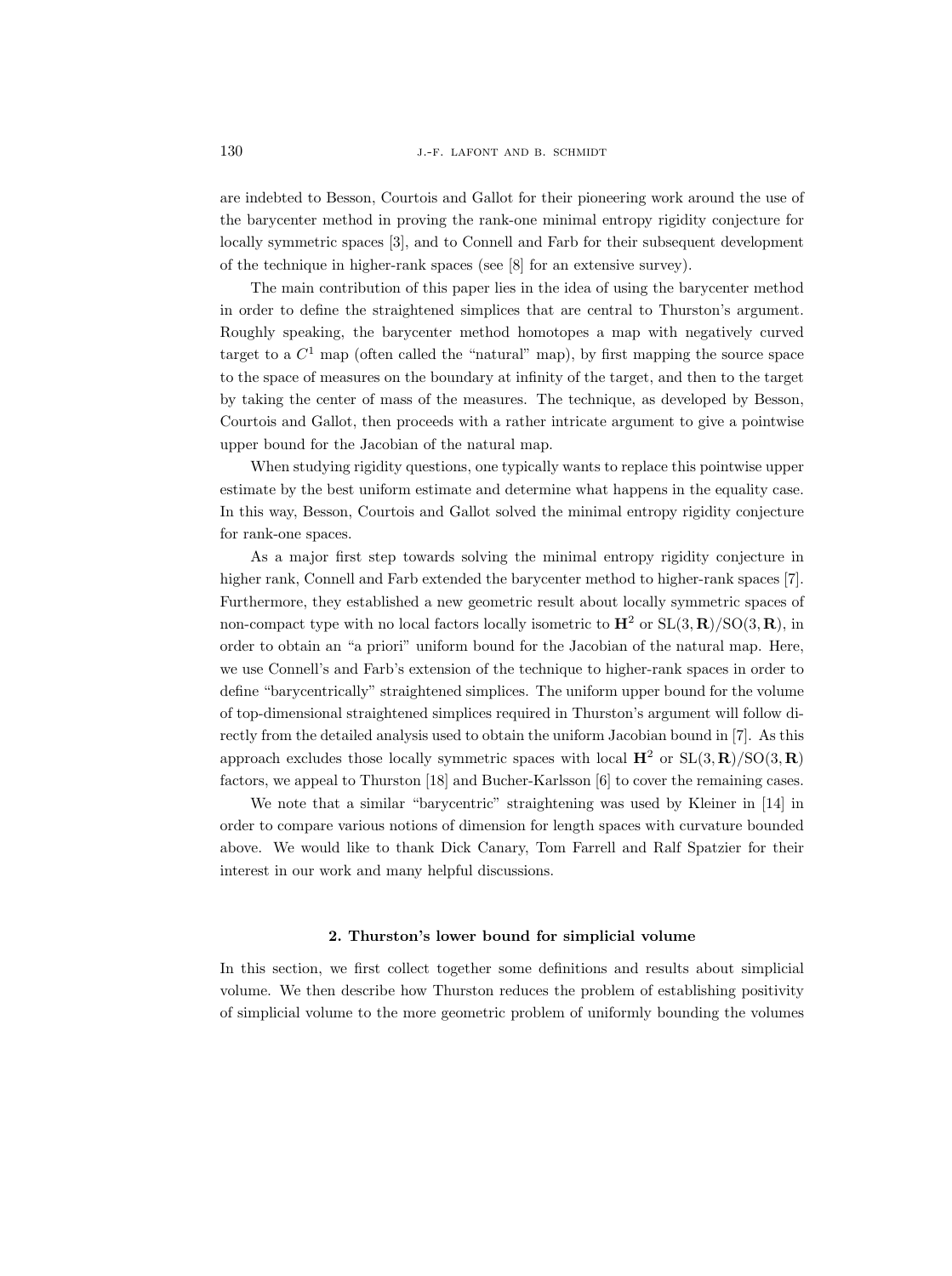of suitably defined straightened simplices.

## 2.1. Simplicial volume

We begin with the definition of the simplicial volume and the important proportionality principle.

Definition. Let M be a topological space,  $C^0(\Delta^k, M)$  be the set of singular ksimplices, and let  $c=\sum_{i=1}^j r_i f_i$  with each  $r_i \in \mathbf{R}$  and  $f_i \in C^0(\Delta^k, M)$  be a singular real chain. The  $l^1$ -norm of c is defined by  $||c||_1 = \sum_i |r_i|$ . The  $l^1$ -(pseudo)norm of a real singular homology class  $[\alpha] \in H_k^{\text{sing}}(M, \mathbf{R})$  is defined by

$$
||[\alpha]||_1 = \inf{||c||_1 : \partial(c) = 0 \text{ and } [c] = [\alpha] }.
$$

Definition. Let  $M^n$  be an oriented closed connected n-manifold. The simplicial volume of  $M^n$  is defined as  $||M^n||=||i([M^n])||_1$ , where  $i: H_n(M, \mathbf{Z}) \to H_n(M, \mathbf{R})$  is the change of coefficients homomorphism, and  $[M^n]$  is the fundamental class arising from the orientation of  $M^n$ .

The proportionality principle ([10], [17], [18]) for simplicial volume is expressed in the following result.

THEOREM 2.1. Let  $M$  and  $M'$  be two closed Riemannian manifolds with isometric universal covers. Then

$$
\frac{\|M\|}{\text{Vol}(M)} = \frac{\|M'\|}{\text{Vol}(M')}.
$$

In addition, the simplicial volume is particularly well behaved with respect to products and connected sums. Namely, the following results hold.

THEOREM 2.2. For a pair of closed manifolds  $M_1$  and  $M_2$ , we have

$$
C||M_1|| \cdot ||M_2|| \ge ||M_1 \times M_2|| \ge ||M_1|| \cdot ||M_2||,
$$

where  $C>1$  is a constant that depends only on the dimension of  $M_1 \times M_2$ .

THEOREM 2.3. For  $n \geqslant 3$ , the connected sum  $M_1 \neq M_2$  of a pair of n-dimensional manifolds  $M_1$  and  $M_2$  satisfies

$$
||M_1 \# M_2|| = ||M_1|| + ||M_2||.
$$

The proofs of Theorem 2.2 and Theorem 2.3 may be found in [2] and [10].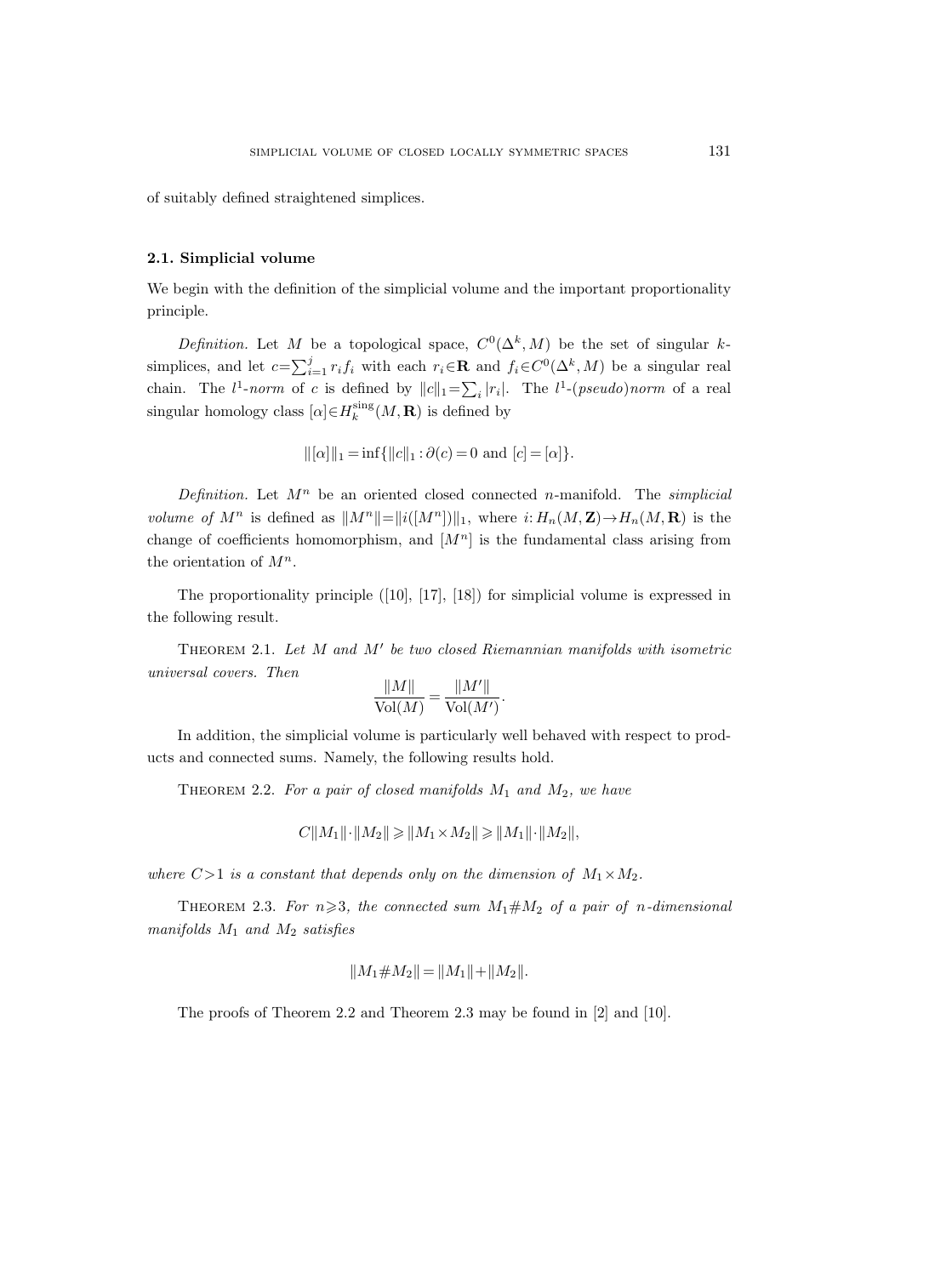#### 2.2. Thurston's approach

Our proof of the main theorem relies on Thurston's observation that the ratio between the Riemannian volume of a manifold  $M<sup>n</sup>$  and the maximal volume of a straightened top-dimensional singular simplex in  $M<sup>n</sup>$  gives a lower bound for the simplicial volume (see [18]). We summarize his approach in the following definition.

Definition. Let us denote by  $\widetilde{M}^n$  the universal cover of  $M^n$ , by  $\Gamma$  the fundamental group of  $M^n$ , and by  $C_*^{\text{sing}}(\widetilde{M}^n, \mathbf{R})$  the real singular chain complex of  $\widetilde{M}^n$ . By definition,  $C_k^{\text{sing}}(\tilde{M}^n, \mathbf{R})$  is the free **R**-module generated by  $C^0(\Delta^k, \tilde{M}^n)$ , the set of singular ksimplices in  $M^n$ . The simplex  $\Delta^k$  is assumed to be equipped with a fixed Riemmanian metric. Assume that there is a collection of maps  $st_k: C^0(\Delta^k, M^n) \to C^0(\Delta^k, M^n)$ . We will say that this collection of maps is a *straightening* provided it satisfies the following four formal properties:

(a) the maps  $\mathrm{st}_k$  are Γ-equivariant;

(b) the maps st<sub>k</sub> induce a chain map st<sub>\*</sub>:  $C_*^{\text{sing}}(\tilde{M}^n, \mathbf{R}) \to C_*^{\text{sing}}(\tilde{M}^n, \mathbf{R})$  which is Γ-equivariantly chain homotopic to the identity;

(c) the image of  $st_n$  lies in  $C^1(\Delta^n, M^n)$ , i.e. straightened top-dimensional simplices  $are C<sup>1</sup>$ ;

(d) there exists a constant  $C>0$ , depending solely on  $\widetilde{M}^n$  and the chosen Riemannian metric on  $\Delta^n$ , such that for any  $f \in C^0(\Delta^n, \tilde{M}^n)$ , with corresponding straightened simplex  $st_n(f): \Delta^n \to \tilde{M}^n$ , there is a uniform upper bound on the Jacobian of  $st_n(f)$ :

$$
|\mathrm{Jac}(\mathrm{st}_n(f))(\delta)| \leqslant C,
$$

where  $\delta \in \Delta^n$  is arbitrary, and the Jacobian is computed relative to the fixed Riemannian metric on  $\Delta^n$ .

Thurston established the following result.

THEOREM 2.4. If  $\widetilde{M}^n$  supports a straightening, then  $||M^n||>0$ .

We now recall how Theorem 2.4 is proven. Assume that  $\tilde{M}^n$  supports a straightening and note that property (a) implies that the straightening maps descend to straightening maps on the compact quotient  $M^n$ . Property (b) ensures that the homology of  $M^n$ obtained via the complex of straightened chains coincides with the ordinary singular homology of  $M<sup>n</sup>$ . Furthermore, since the straightening procedure is a projection operator on the level of chains, it is contracting in the  $l^1$ -norm. In particular, if  $\sum_{i=1}^{j} r_i f_i$  is a real *n*-chain representing the fundamental class of  $M^n$ , then so is  $\sum_{i=1}^j r_i$ st $(f_i)$ , and we have the inequality  $\|\sum_{i=1}^j r_i f_i\|_1 \geq \|\sum_{i=1}^j r_i \operatorname{st}(f_i)\|_1$ .

As a consequence, in order to show that the simplicial volume of  $M<sup>n</sup>$  is positive, it is sufficient to give a lower bound for the  $l^1$ -norm of a straightened chain representing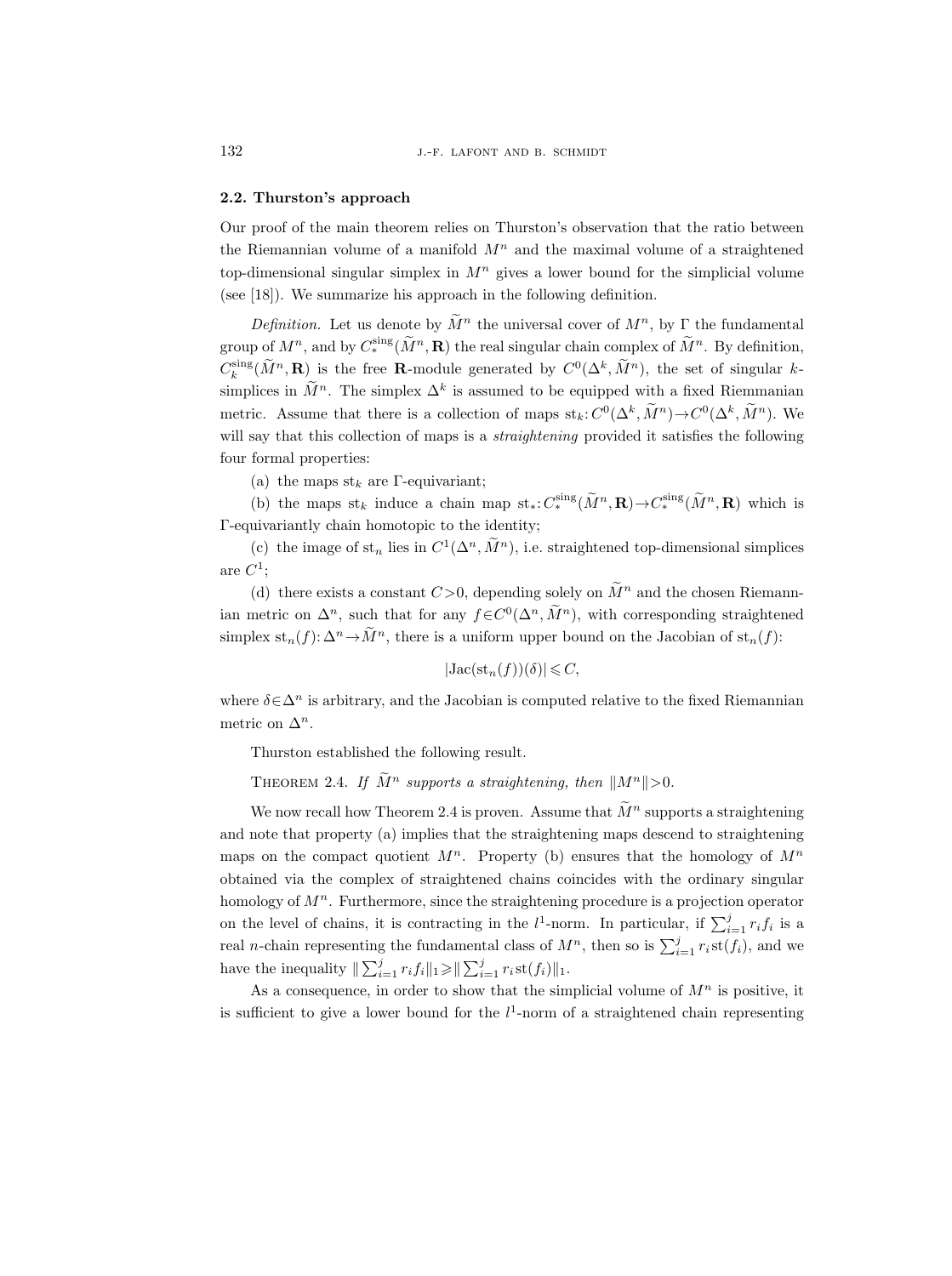the fundamental class. But now observe that, by property (c), the straightened chain is  $C^1$ , and hence we can compute the volume of  $M^n$  by

$$
Vol(M^{n}) = \int_{\sum_{i=1}^{j} r_{i} st(f_{i})} dV_{M^{n}} = \sum_{i=1}^{j} r_{i} \int_{st(f_{i})} dV_{M^{n}},
$$

where  $dV_{M^n}$  is the volume form on  $M^n$ . On the other hand, we have the bound

$$
\sum_{i=1}^j r_i \int_{\text{st}(f_i)} dV_{M^n} \leqslant \sum_{i=1}^j |r_i| \int_{\Delta^n} |\text{Jac}(\text{st}(f_i))| dV_{\Delta^n},
$$

where  $dV_{\Delta^n}$  is the volume form for the fixed Riemannian metric on  $\Delta^n$ . Now, by property (d), the Jacobian of straightened simplices is bounded uniformly from above, and hence we have a uniform upper bound

$$
\int_{\Delta^n} | \mathrm{Jac}(\mathrm{st}(f_i)) | \, dV_{\Delta^n} \leqslant K,
$$

where K>0 depends only on  $M^n$  and the chosen metric on  $\Delta^n$ . This yields the inequality

$$
Vol(M^n) \leqslant K \sum_{i=1}^j |r_i|,
$$

which, upon dividing, and passing to the infimum over all straightened chains, provides the positive lower bound  $||M^n|| \geq Vol(M^n)/K>0$ .

We note that, to prove Theorem 2.4, one could replace properties (c) and (d) of a straightening by the more general condition that the volume of the images of straightened top-dimensional simplices are uniformly bounded above. In fact, this more general approach was taken in the aforementioned works [13], [16] and [18]. Our proof of the main theorem involves a new straightening procedure for locally symmetric spaces of non-compact type which do not have any local  $\mathbf{H}^2$  or  $SL_3(\mathbf{R})/SO_3(\mathbf{R})$  direct factors. Our formulation of Theorem 2.3 isolates properties (c) and (d) because the barycenter method that we will use is particularly well adapted to establishing these properties.

## 3. Straightening simplices

In this section we introduce a new *straightening procedure* (as defined in  $\S 2.2$ ) that works for locally symmetric spaces of non-compact type with no local direct factors locally isometric to  $\mathbf{H}^2$  or  $SL(3,\mathbf{R})/SO(3,\mathbf{R})$ . The straightening will be defined using the barycenter method of Besson, Courtois and Gallot, as developed in the higher-rank setting by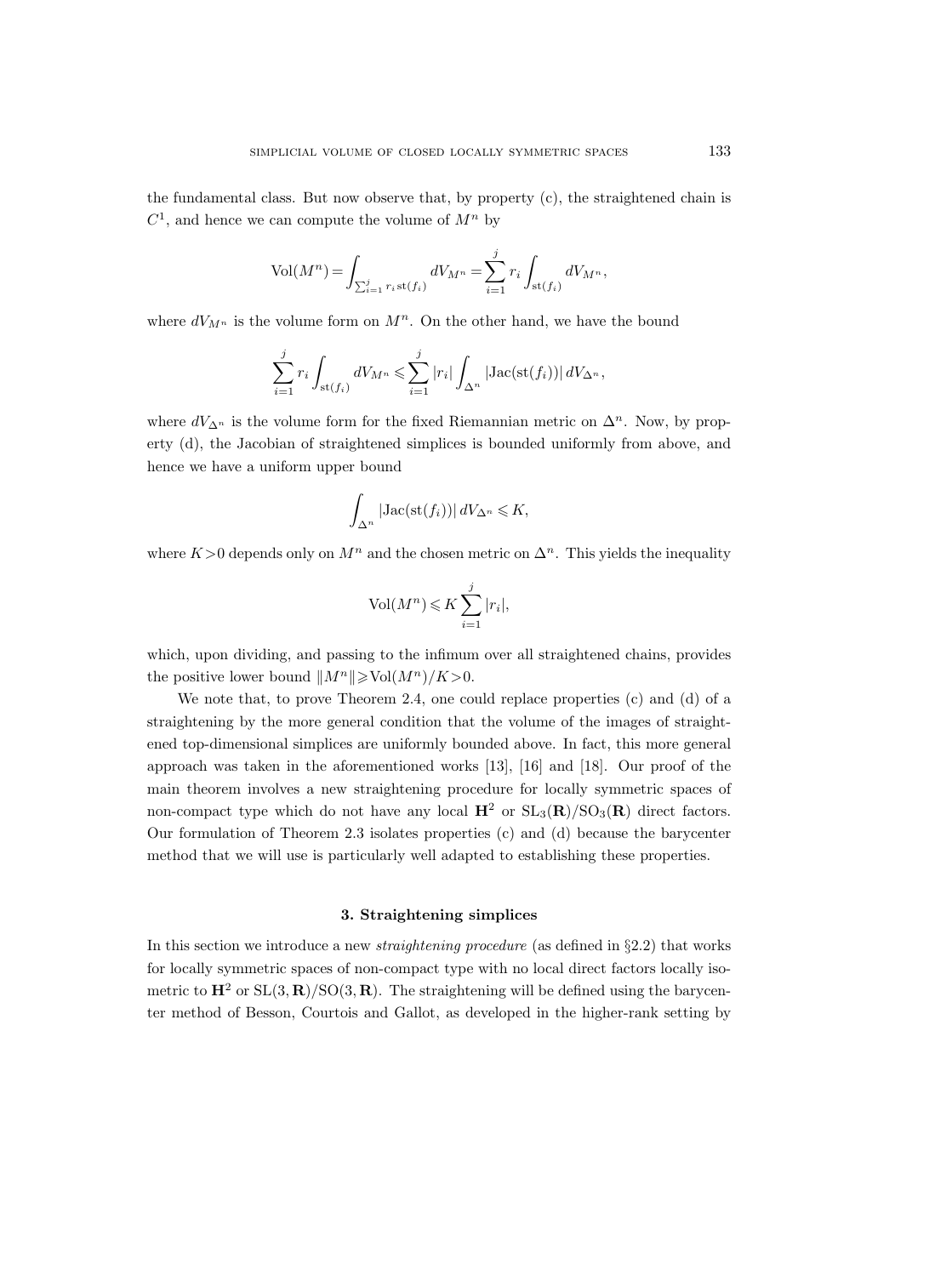Connell and Farb. As such, we will begin with a review of Connell's and Farb's work that we use. We conclude the section by defining the straightening and verifying the four formal requirements.

For more details on locally symmetric spaces of non-compact type, we refer the reader to the text [9]. Throughout,  $(M^n, g_0)$  denotes a closed locally symmetric space of non-compact type. We let  $(X, q)$  be the symmetric universal covering space of M and fix a basepoint  $p \in X$ .

# 3.1. The barycenter method in higher rank

We start with the following conventions:

• Let  $\Gamma = \pi_1(M^n)$ ,  $G = \text{Isom}(X)^0$  and  $K = \text{Stab}_p(G)$ . The basepoint p determines a Cartan decomposition  $\mathfrak{g}=\mathfrak{k}+\mathfrak{p}$  of the Lie algebra of G. Here,  $\mathfrak{k}$  is the Lie algebra of K and **p** is identified with the tangent space  $T_pX$ . Let  $\mathfrak{a}\subset \mathfrak{p}$  be a fixed maximal abelian subalgebra of g. Fix a regular vector  $A \in \mathfrak{a}$  and let b denote the barycenter of the Weyl chamber  $W(A)$  determined by A (see [7, p. 9] for more details).

• The visual boundary and Furstenberg boundaries are denoted by  $\partial X$  and by  $\partial_F X \cong G/P$ , where P is a minimal parabolic subgroup of G. We will view the Furstenberg boundary as a subset of the visual boundary by identifying it with the G orbit of the boundary point determined by the barycenter vector b.

• The  $||b||$ -conformal density associated with the group Γ given by the family of Patterson–Sullivan measures is denoted by  $\nu: X \to \mathcal{M}(\partial X)$ , where  $\mathcal{M}(\partial X)$  denotes the space of atomless probability measures on the visual boundary of  $X$ . We use Albuquerque's theory [1] of these measures in higher rank and recall that they are Γequivariant and fully supported on  $\partial_F X \subset \partial X$ .

•  $B: X \times X \times \partial X \rightarrow \mathbf{R}$  denotes the Busemann function on X. Specifically,

$$
B(x, y, \theta) = \lim_{t \to \infty} (d_X(y, l_\theta(t)) - t),
$$

where  $l_{\theta}$  is the unique geodesic ray starting at x with endpoint  $\theta$ . It follows that the Busemann function is invariant under the diagonal action of  $\Gamma$  on  $X \times X \times \partial X$ .

We will denote by

$$
dB_{(x,\theta)}(\cdot):T_xX\longrightarrow{\mathbf R}\quad\text{and}\quad DdB_{(x,\theta)}(\cdot,\cdot):T_xX\otimes T_xX\longrightarrow{\mathbf R}
$$

the 1-form and the 2-form, respectively, obtained by differentiating the function  $B(p, \cdot, \theta)$ at the point  $x \in X$ .

For a measure  $\mu \in \mathcal{M}(\partial X)$ , let

$$
g_{\mu}(\cdot) = \int_{\partial X} B(p,\cdot\,,\theta) d(\mu)(\theta).
$$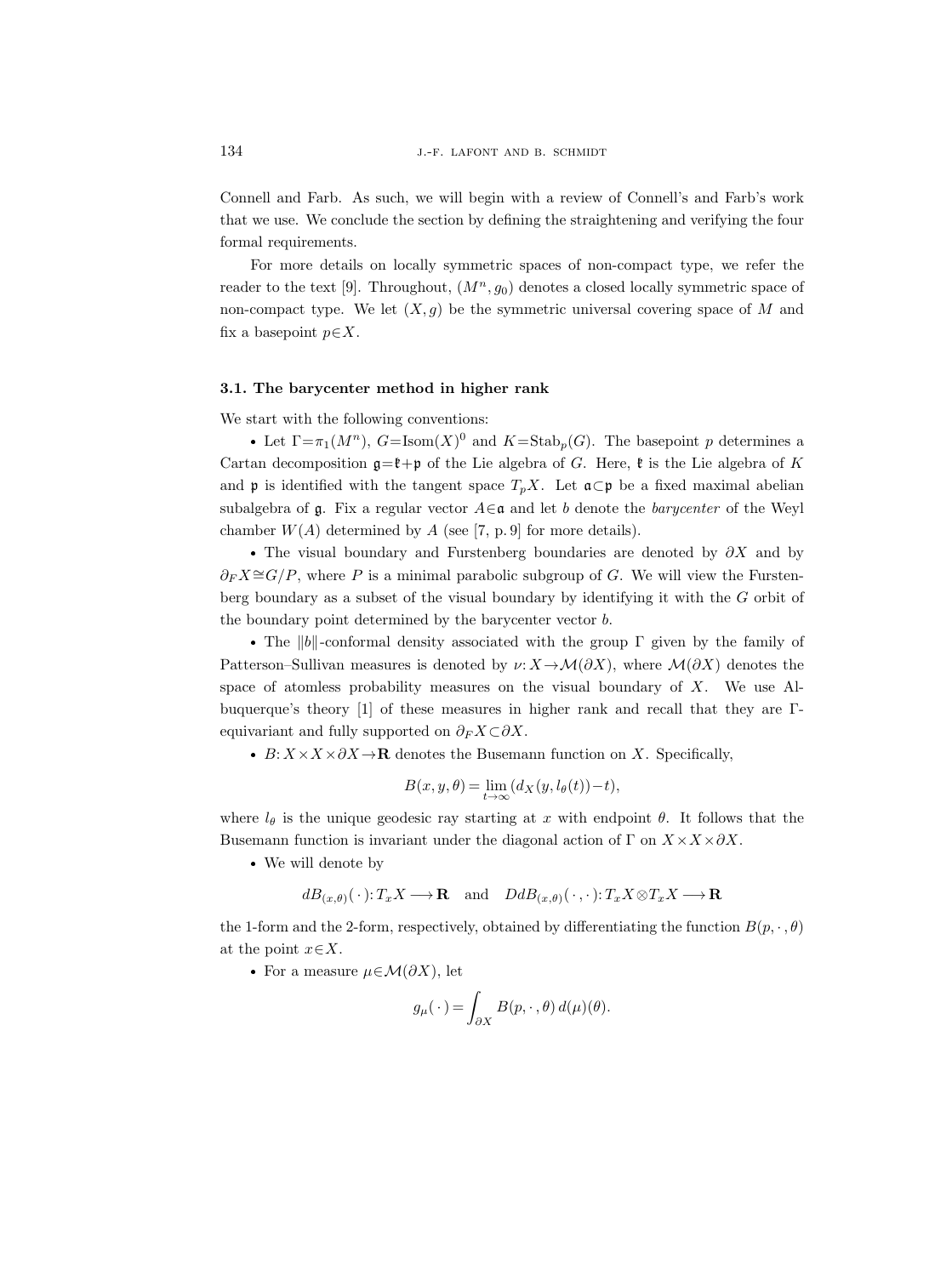When  $g_{\mu}: X \to \mathbf{R}$  has a unique minimum, the *barycenter* of  $\mu$ , denoted by bar $(\mu)$ , is defined to be the unique point of X where  $g_{\mu}$  is minimized. Though the chosen basepoint  $p \in X$  is used to define the function  $g_{\mu}$ , it follows easily from the properties of the Busemann function that  $bar(\mu)$  (when defined) is actually independent of this choice.

Next, we recall the results from [7] that play a central role in our straightening.

As X is non-positively curved, the functions  $B(p, \cdot, \theta)$  appearing in the above definition of  $g_\mu$  are known to be convex functions on X. When the measure  $\mu \in \mathcal{M}(\partial X)$  is fully supported on  $\partial_F X$ , Connell's and Farb's proof of [7, Proposition 3.1] shows that  $g_\mu$ is strictly convex. Furthermore, they note that when  $\mu$  is a Patterson–Sullivan measure, the function  $g_{\mu}$  is proper. We summarize this in the following result.

LEMMA 3.1. Let  $\mu \in \mathcal{M}(\partial X)$  be a finite weighted sum of Patterson–Sullivan measures on X. Then  $bar(\mu)$  is well defined.

The following result of Connell and Farb from [7, §4] will be used to verify properties (c) and (d) for our barycentric straightening.

THEOREM 3.2. Let M be a closed locally symmetric space of non-compact type with no local direct factors locally isometric to  $H^2$  or  $SL_3(R)/SO_3(R)$ , and let X be its universal cover. Let  $\mu \in \mathcal{M}(\partial X)$  be a probability measure fully supported on  $\partial_F X$  and let  $x \in X$ . Consider the endomorphisms  $K_x(\mu)$  and  $H_x(\mu)$ , defined on  $T_x X$  by

$$
\langle K_x(\mu)u, u \rangle = \int_{\partial_F X} DdB_{(x,\theta)}(u, u) d(\mu)(\theta)
$$

and

$$
\langle H_x(\mu)u, u \rangle = \int_{\partial_F X} dB^2_{(x,\theta)}(u) d(\mu)(\theta).
$$

Then  $\det(K_x(\mu))>0$  and there is a positive constant  $C:=C(X)>0$  depending only on X such that

$$
J_x(\mu) := \frac{\det(H_x(\mu))^{1/2}}{\det(K_x(\mu))} \leqslant C.
$$

Furthermore, the constant  $C$  is explicitly computable.

We remark that the proof of Theorem 3.2 necessarily excludes locally symmetric spaces with local direct factors locally isometric to  $\mathbf{H}^2$  or  $SL(3,\mathbf{R})/SO(3,\mathbf{R})$ , because for these spaces the rank is too large relative to the dimension of the space. A cautionary example showing why this approach fails for spaces covered by  $SL(3,\mathbf{R})/SO(3,\mathbf{R})$ appears in [8]. Our proof of the main theorem appeals to [18] and [6] to cover these cases.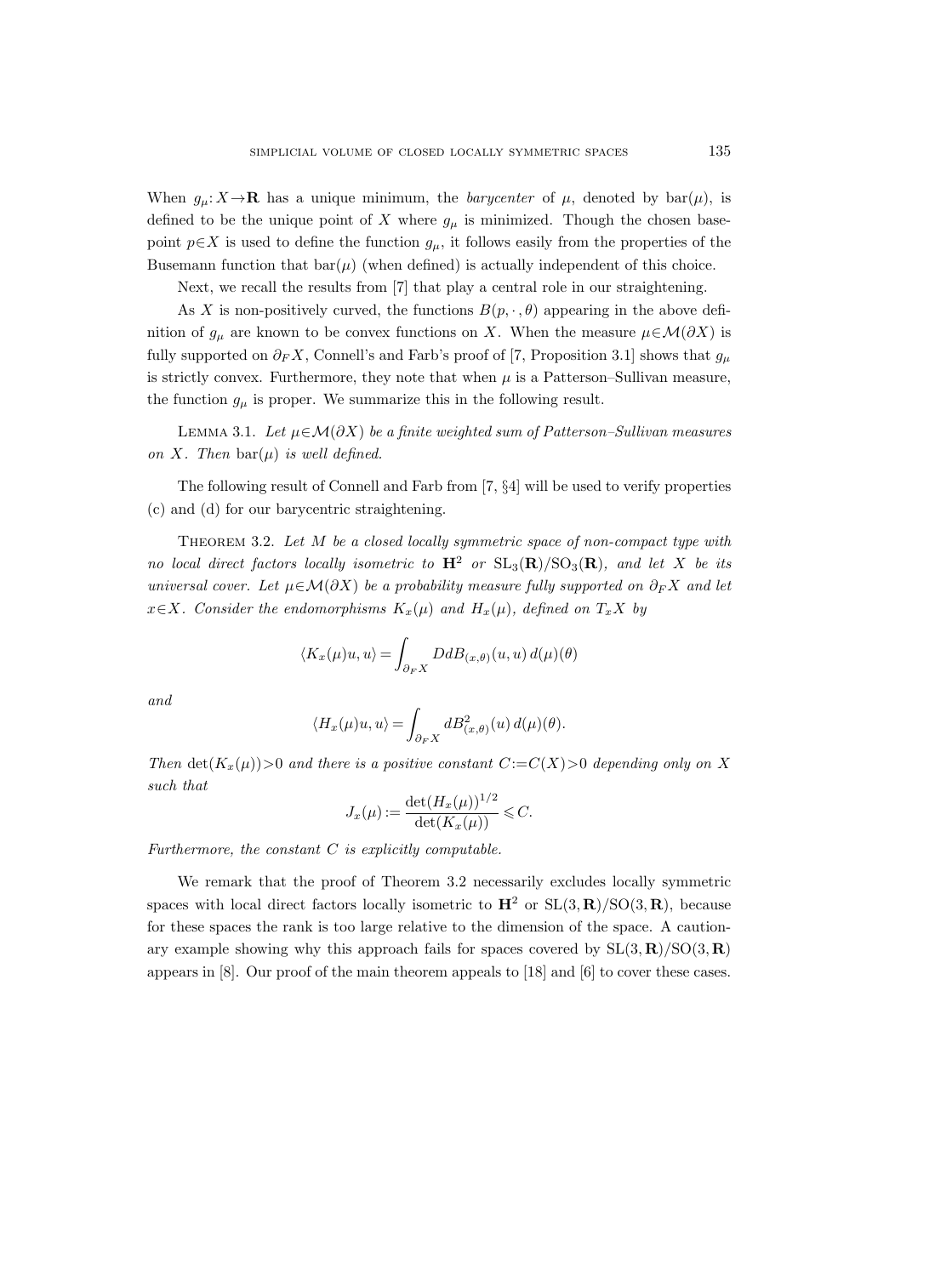# 3.2. Barycentric straightening

In this section we always assume that  $M<sup>n</sup>$  has no local direct factors locally isometric to  $H^2$  or  $SL(3, \mathbf{R})/SO(3, \mathbf{R})$ .

We first fix some notation. Recall that a singular  $k$ -simplex in  $X$  is a continuous map  $f: \Delta^k \to X$ , where  $\Delta^k$  is the standard Euclidean k-simplex realized as the convex hull of the standard unit basis vectors in  $\mathbb{R}^{k+1}$ . For our purpose it is more convenient to work with the spherical k-simplex  $\Delta_s^k = \{(a_1, ..., a_{k+1}) : a_i \geqslant 0 \text{ and } \sum_{i=1}^{k+1} a_i^2 = 1\} \subset \mathbb{R}^{k+1}$ , equipped with the Riemannian metric induced from  $\mathbf{R}^{k+1}$ . We will denote by  $e_i$ , for  $1 \leq i \leq k+1$ , the standard basis vectors for  $\mathbb{R}^{k+1}$ . We associate with each singular simplex  $f: \Delta_s^k \to X$  its ordered vertex set  $V := \{f(e_1), ..., f(e_{k+1})\}$ . Our principal contribution to solving Gromov's conjecture lies in defining the following straightening.

Given an ordered set  $V = \{x_1, ..., x_{k+1}\} \subset X$ , define the map  $\hat{V}: \Delta_s^k \to \mathcal{M}(\partial X)$  by

$$
\widehat{V}\left(\sum_{i=1}^{k+1} a_i e_i\right) = \sum_{i=1}^{k+1} a_i^2 \nu(x_i).
$$

Definition. Given a singular k-simplex  $f \in C^0(\Delta_s^k, X)$ , with corresponding vertex set  $V = \{x_1, ..., x_{k+1}\}\$ , define  $\operatorname{st}_k(f) \in C^0(\Delta_s^k, X)$  by  $\operatorname{st}_k(f)(\delta) = \operatorname{bar}(\hat{V}(\delta))$  for  $\delta \in \Delta_s^k$ .

The fact that this definition is well posed is the content of Lemma 3.1. Moreover, observe that  $\operatorname{st}_k(f)$  depends only on the vertex set V of the original simplex f. We will therefore use the notation  $\text{st}_V(\delta) := \text{st}_k(f)(\delta)$  when convenient. We now proceed to verify that this straightening procedure satisfies the four formal properties needed. For the convenience of the reader, we restate each property prior to proving it.

*Property* (a). The maps  $st_k$  are Γ-equivariant.

*Proof.* Fix a point  $\delta = \sum_{i=1}^{k+1} a_i e_i \in \Delta_s^k$ . Then, for any  $\gamma \in \Gamma$ ,  $st_{\gamma V}(\delta)$  is defined as the unique minimizer of the function  $g(\cdot) = \int_{\partial_F X} B(p, \cdot, \theta) d\left(\sum_{i=1}^{k+1} a_i^2 \nu(\gamma x_i)\right)(\theta)$ . Since

$$
\int_{\partial_F X} B(p, \cdot, \theta) d\left(\sum_{i=1}^{k+1} a_i^2 \nu(\gamma x_i)\right)(\theta) = \int_{\partial_F X} B(p, \cdot, \theta) d\left(\sum_{i=1}^{k+1} a_i^2 \gamma_* \nu(x_i)\right)(\theta)
$$

$$
= \int_{\partial_F X} B(p, \cdot, \gamma \theta) d\left(\sum_{i=1}^{k+1} a_i^2 \nu(x_i)\right)(\theta)
$$

$$
= \int_{\partial_F X} B(\gamma \gamma^{-1} p, \gamma \gamma^{-1} \cdot, \gamma \theta) d\left(\sum_{i=1}^{k+1} a_i^2 \nu(x_i)\right)(\theta)
$$

$$
= \int_{\partial_F X} B(\gamma^{-1} p, \gamma^{-1} \cdot, \theta) d\left(\sum_{i=1}^{k+1} a_i^2 \nu(x_i)\right)(\theta),
$$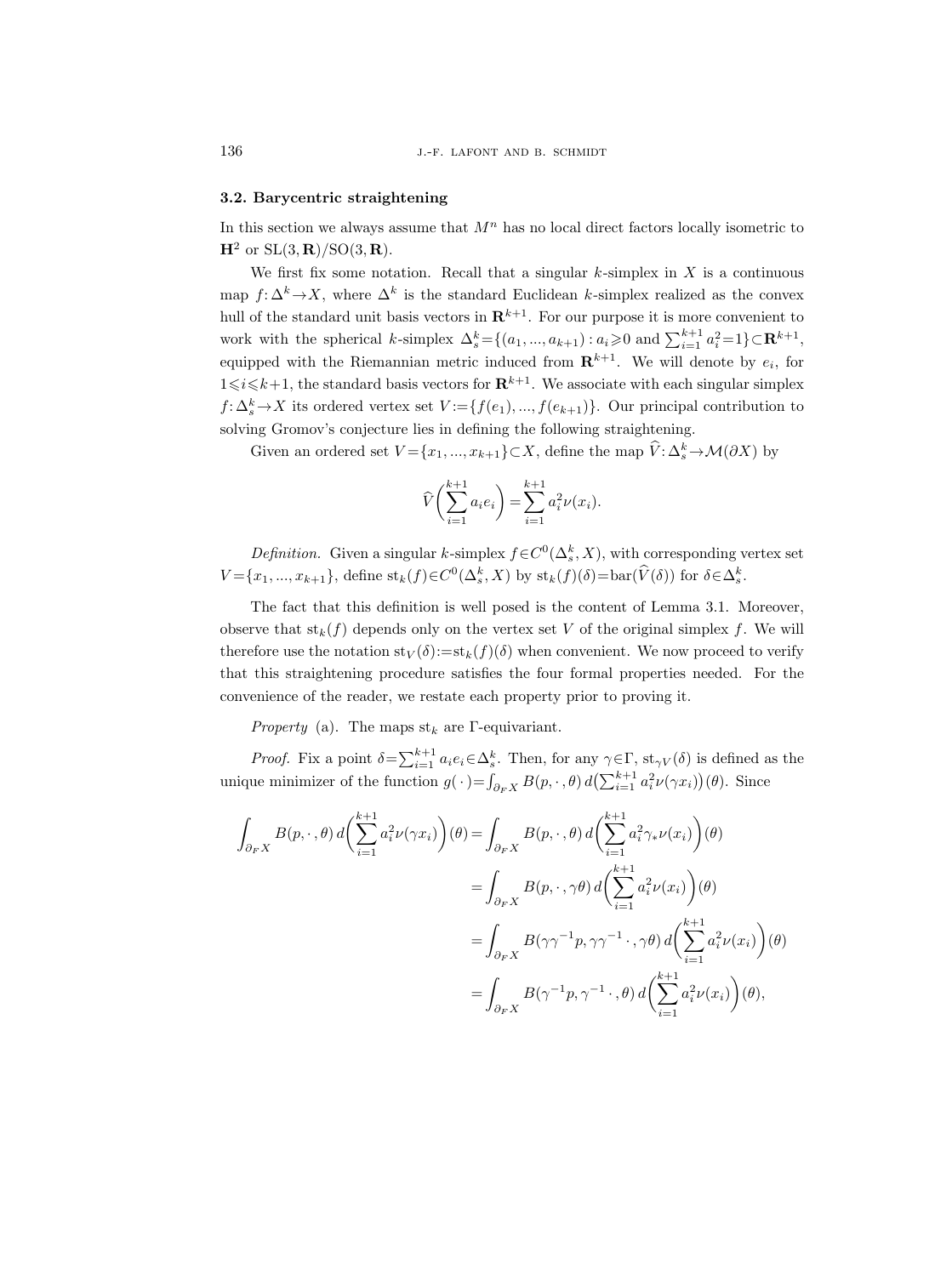and since  $B(\gamma^{-1}p, \cdot, \cdot)$  and  $B(p, \cdot, \cdot)$  differ by a function  $k(\theta)$  of  $\theta$ , it follows that the unique minimizer of  $g(\cdot)$  is also the unique minimizer of the function

$$
h(\cdot) = \int_{\partial_F X} B(p, \gamma^{-1} \cdot, \theta) d\left(\sum_{i=1}^{k+1} a_i^2 \nu(x_i)\right)(\theta).
$$

Indeed, we have that the difference of the two functions is

$$
g(\cdot) - h(\cdot) = \int_{\partial_F X} k(\theta) d\left(\sum_{i=1}^{k+1} a_i^2 \nu(x_i)\right)(\theta),
$$

which is a constant function on X. But now g is minimized at  $st_{\gamma V}(\delta)$ , while h is minimized at  $\gamma \cdot st_V(\delta)$ . This gives us that  $st_{\gamma V}(\delta) = \gamma \cdot st_V(\delta)$ .  $\Box$ 

*Property* (b). The maps st<sub>k</sub> induce a chain map st<sub>\*</sub>:  $C_*^{\text{sing}}(X, \mathbf{R}) \to C_*^{\text{sing}}(X, \mathbf{R})$ which is Γ-equivariantly chain homotopic to the identity.

*Proof.* The fact that  $\mathrm{st}_k$  commutes with the boundary operator follows from the fact that  $\text{st}_k(f)$  depends solely on the vertices of the singular k-simplex f, along with the fact that  $\operatorname{st}_k(f)$  restricted to a face of  $\Delta_s^k$  coincides with the straightening of that face.

To see that st<sup>∗</sup> is chain homotopic to the identity, first note that the uniqueness of geodesics in  $X$  gives rise to a well-defined  $\Gamma$ -equivariant straight-line homotopy between any k-simplex f and its straightening  $\mathrm{st}_k(f)$ . Hence, there are canonically defined homotopies between simplices and their straightenings in  $X$ . Moreover, these homotopies when restricted to lower-dimensional faces agree with the homotopies canonically defined on those faces. Appropriately (Γ-equivariantly) subdividing these homotopies defines the required chain homotopy.  $\Box$ 

*Property* (c). The image of  $st_n$  lies in  $C^1(\Delta_s^n, X)$ , i.e. straightened top-dimensional simplices are  $C^1$ .

*Proof.* Notice that for any simplex  $f \in C^0(\Delta_s^n, X)$  and any  $\delta = \sum_{i=1}^{k+1} a_i e_i \in \Delta_s^n$ , we have an implicit characterisation of the point  $st_n(f)(\delta)=st_V(\delta)$  via the 1-form equation

$$
0 \equiv d(g_{\widehat{V}(\delta)})_{\text{st}_V(\delta)}(\cdot) = \int_{\partial_F X} dB_{(\text{st}_V(\delta), \theta)}(\cdot) d\left(\sum_{i=1}^{k+1} a_i^2 \nu(x_i)\right)(\theta). \tag{1}
$$

Indeed,  $\text{st}_V(\delta) = \text{bar}(\sum_{i=1}^{k+1} a_i^2 \nu(x_i))$  is defined as the unique minimum of the function

$$
g_{\widehat{V}(\delta)}(\cdot) = \int_{\partial_F X} B(p,\cdot,\theta) d\left(\sum_{i=1}^{k+1} a_i^2 \nu(x_i)\right)(\theta),
$$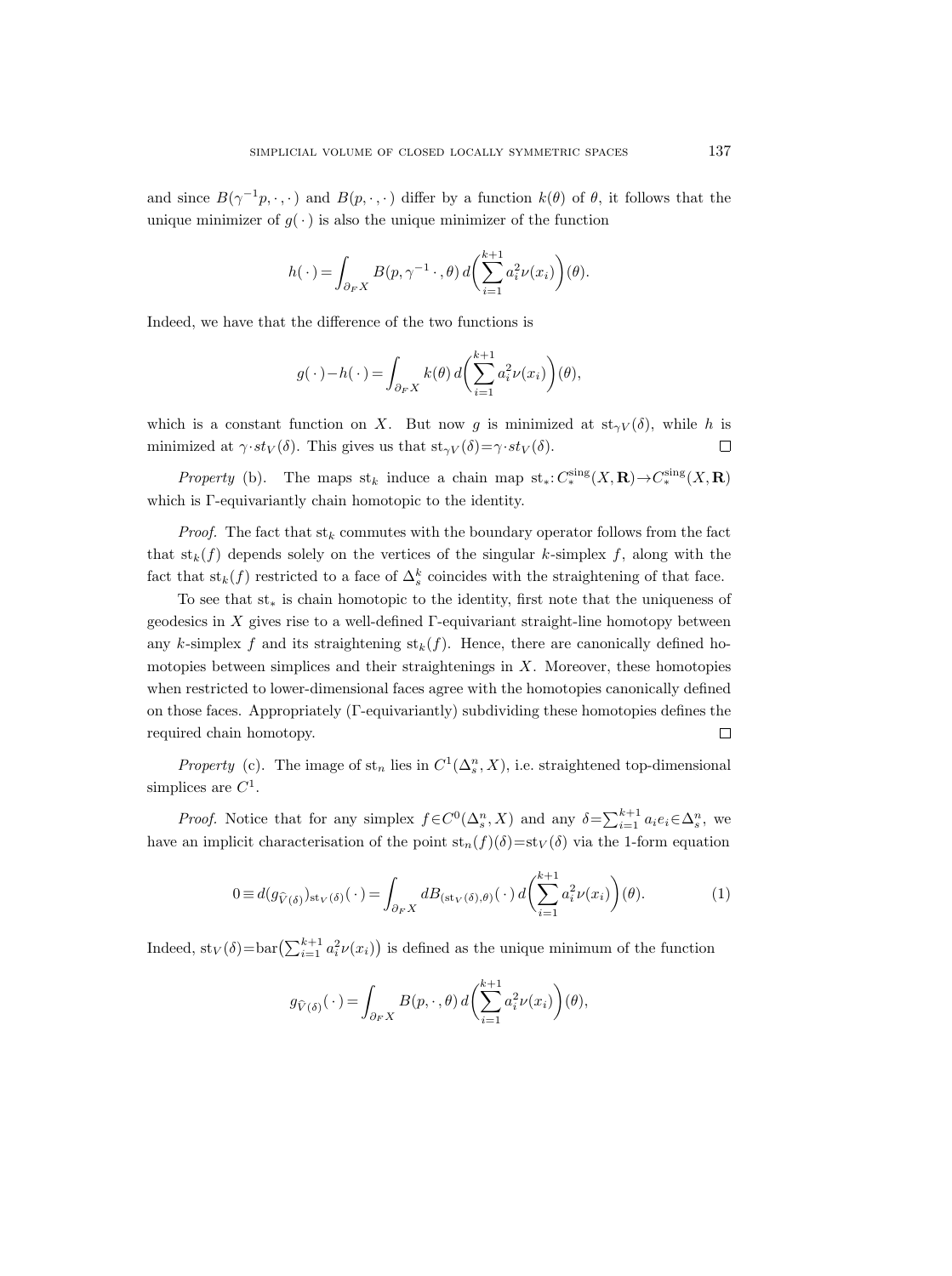yielding equation (1) upon differentiation.

Following [3], we choose a frame  $(e_i(x))_{i=1}^n$  of  $T_xX$  with smooth dependence on  $x \in X$ . Define the map  $G = (G_1, ..., G_n): \Delta_s^n \times X \to \mathbb{R}^n$  by

$$
G_i(\delta, x) = \int_{\partial_F X} dB_{(x,\theta)}(e_i(x)) d(\widehat{V}(\delta))(\theta).
$$

Equation (1) implies that  $G(\delta, \text{st}_V(\delta))=0$ . As the Busemann functions  $B(p, \cdot, \theta)$  are smooth and since  $\partial_F X$  is compact, it follows that G is a smooth map. To now apply the inverse function theorem, the non-degeneracy of the partial derivative of  $G$  with respect to the variable  $x$  must be checked. This requires that for the endomorphism  $K$  defined by

$$
\langle K(u),u\rangle := \int_{\partial_F X} DdB_{(x,\theta)}(u,u) d(\widehat{V}(\delta))(\theta),
$$

the determinant be non-zero. Note however that in the notation of Theorem 3.2, the determinant of this matrix is precisely det $(K_x(\hat{V}(\delta)))$ , and hence must be non-zero as the measure  $\hat{V}(\delta) = \sum_{i=1}^{k+1} a_i^2 \nu(x_i)$  has full support on the Furstenberg boundary. the measure  $\widehat{V}(\delta) = \sum_{i=1}^{k+1} a_i^2 \nu(x_i)$  has full support on the Furstenberg boundary.

Property (d). There exists a constant  $C>0$ , depending on X, such that for any  $f \in$  $C^0(\Delta^n_s, X)$ , with corresponding straightened simplex  $st_n(f): \Delta^n_s \to X$ , there is a uniform upper bound on the Jacobian of  $st_n(f)$ :

$$
|\mathrm{Jac}(\mathrm{st}_n(f))(\delta)| \leqslant C,
$$

where  $\delta = \sum_{i=1}^{k+1} a_i e_i \in \Delta_s^n$  is arbitrary, and the Jacobian is computed relative to the Riemannian metric on the spherical simplex  $\Delta_s^n$  induced from  $\mathbb{R}^{n+1}$ .

*Proof.* Differentiating equation (1) with respect to directions in  $T_\delta(\Delta^n_s)$ , one obtains the equation

$$
0 \equiv D_{\delta}d(g_{\hat{V}(\delta)})_{\text{st}_V(\delta)}(\cdot,\cdot) = \sum_{i=1}^{k+1} 2a_i \langle \cdot, e_i \rangle_{\delta} \int_{\partial_F X} dB_{(\text{st}_V(\delta),\theta)}(\cdot) d(\nu(x_i))(\theta) + \int_{\partial_F X} DdB_{(\text{st}_V(\delta),\theta)}(D(\text{st}_V)_{\delta}(\cdot),\cdot) d\left(\sum_{i=1}^{k+1} a_i^2 \nu(x_i)\right)(\theta)
$$
\n(2)

defined on  $T_\delta(\Delta^n_s) \otimes T_{\text{st}_V(\delta)}(X)$ . Now define symmetric endomorphisms  $H_\delta$  and  $K_\delta$  of  $T_{\text{st}_V(\delta)}(X)$  by

$$
\langle H_{\delta}(u), u \rangle_{\text{st}_V(\delta)} = \int_{\partial_F X} dB_{(\text{st}_V(\delta), \theta)}^2(u) d\left(\sum_{i=1}^{k+1} a_i^2 \nu(x_i)\right)(\theta),
$$
  

$$
\langle K_{\delta}(u), u \rangle_{\text{st}_V(\delta)} = \int_{\partial_F X} D dB_{(\text{st}_V(\delta), \theta)}(u, u) d\left(\sum_{i=1}^{k+1} a_i^2 \nu(x_i)\right)(\theta).
$$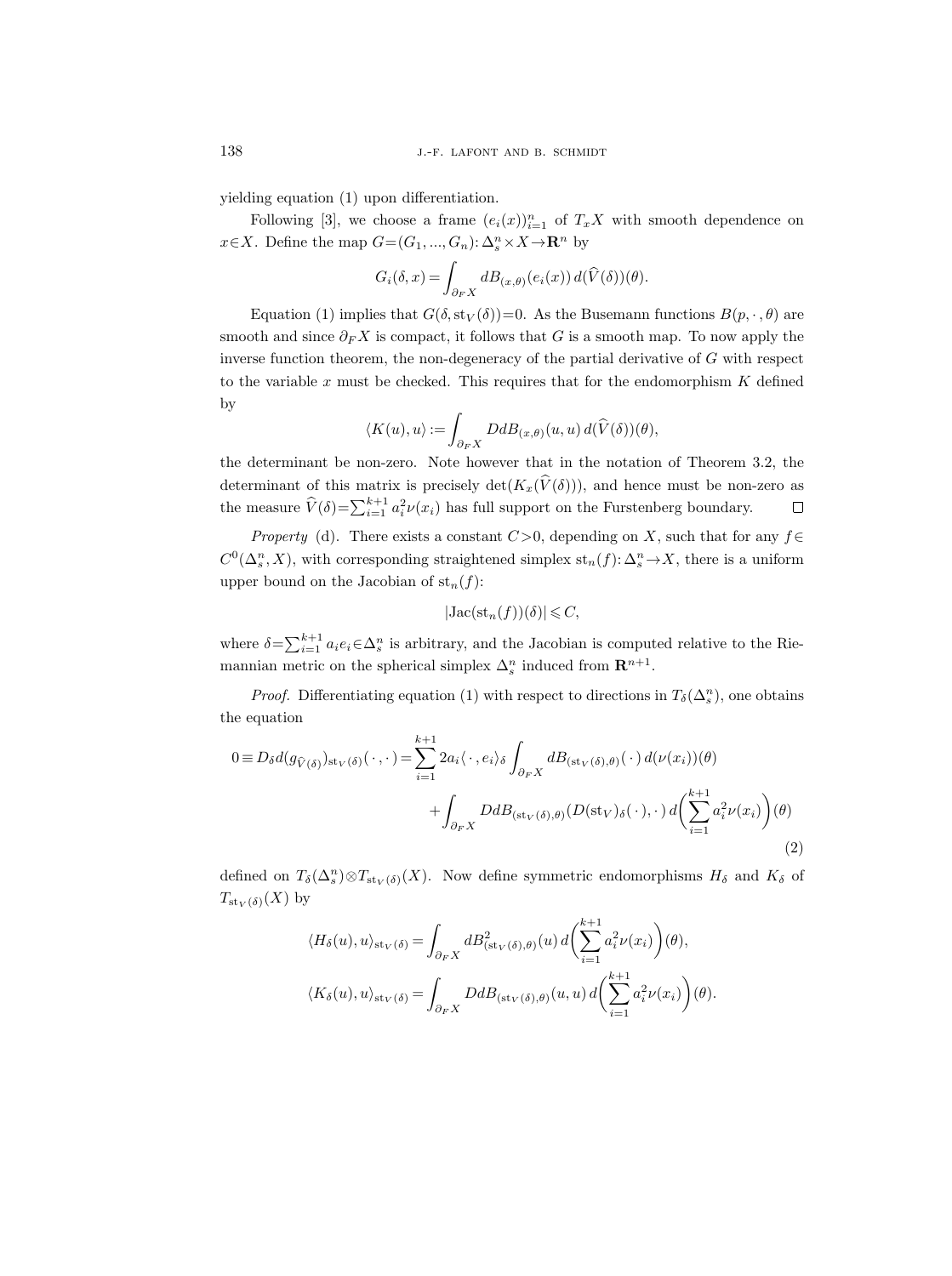Let  $\{v_j\}_{j=1}^n$  be an orthonormal eigenbasis of  $T_{\text{st}_V(\delta)}(X)$  for  $H_\delta$ . At points  $\delta \in \Delta_s^n$ where the Jacobian of st<sub>V</sub> is non-zero, let  $\{\tilde{u}_j\}_{j=1}^n$  be the basis of  $T_\delta(\Delta^n_s)$  obtained by pulling back the  $\{v_j\}_{j=1}^n$  basis by  $K_\delta \circ D(\text{st}_V)_\delta$ , and  $\{u_j\}_{j=1}^n$  be the orthonormal basis of  $T_\delta(\Delta^n_s)$  obtained from the  $\{\tilde u_j\}_{j=1}^n$  basis by applying the Gram–Schmidt algorithm. We now have (each step will be justified in the next paragraph)

$$
\det(K_{\delta})|\mathrm{Jac}(\mathrm{st}_V)(\delta)|
$$

$$
= |\det(K_{\delta} \circ D(\mathrm{st}_V)_{\delta})|
$$
\n(3)

$$
=\prod_{j=1}^{n} |\langle K_{\delta} \circ D(\mathrm{st}_{V})_{\delta}(u_{j}), v_{j} \rangle_{\mathrm{st}_{V}(\delta)}|
$$
\n(4)

$$
= \prod_{j=1}^{n} \left| \sum_{i=1}^{n+1} \langle u_j, e_i \rangle_{\delta} \cdot 2 a_i \int_{\partial_F X} dB_{(\text{st}_V(\delta), \theta)}(v_j) d(\nu(x_i))(\theta) \right| \tag{5}
$$

$$
\leqslant \prod_{j=1}^{n} \left[ \sum_{i=1}^{n+1} \langle u_j, e_i \rangle_{\delta}^2 \right]^{1/2} \left[ \sum_{i=1}^{n+1} 4a_i^2 \left( \int_{\partial_F X} dB_{(\text{st}_V(\delta), \theta)}(v_j) d(\nu(x_i))(\theta) \right)^2 \right]^{1/2} \tag{6}
$$

$$
\leq 2^n \prod_{j=1}^n \left[ \sum_{i=1}^{n+1} a_i^2 \int_{\partial_F X} dB_{(\text{st}_V(\delta), \theta)}^2(v_j) d(\nu(x_i))(\theta) \right]^{1/2} \tag{7}
$$

$$
=2^n\prod_{j=1}^n \langle H_\delta(v_j), v_j \rangle_{\text{st}_V(\delta)}^{1/2} \tag{8}
$$

$$
=2^n \det(H_\delta)^{1/2}.
$$
\n<sup>(9)</sup>

Equality (3) follows from the definition of the Jacobian, along with the fact that  $\det(AB) = \det(A) \cdot \det(B)$ . Equality (4) follows from the fact that, with respect to the  ${u_j}_{j=1}^n$  and  ${v_j}_{j=1}^n$  bases,  $K_\delta \circ D(\text{st}_V)_\delta$  is upper triangular, and hence the determinant is the product of the diagonal entries. Equality (5) follows from equalities (4) and (2). Inequalities (6) and (7) follow from the Cauchy–Schwartz inequality applied in  $\mathbb{R}^{n+1}$  and the spaces  $L^2(\partial_F X, \nu(x_i))$ , respectively, along with the fact that the  $u_j$ 's are unit vectors in  $T_\delta(\Delta^n_s) \subset T_\delta(\mathbf{R}^{n+1})$ . The two equalities in (8) and (9) follow from the definition of  $H_\delta$ and from the fact that  ${v_j}_{j=1}^n$  is an orthonormal eigenbasis for  $H_\delta$ .

Upon dividing, we now obtain the inequality

$$
|\mathrm{Jac}(\mathrm{st}_V)(\delta)| \leq 2^n \frac{\det(H_\delta)^{1/2}}{\det(K_\delta)}.
$$

But now note that, in the notation of Theorem 3.2, the expression  $\det(H_\delta)^{1/2}/\det(K_\delta)$  is exactly  $J_{\text{st}_V(\delta)}(\sum_{i=1}^{k+1} a_i^2 \nu(x_i))$ . Since the measure  $\sum_{i=1}^{k+1} a_i^2 \nu(x_i)$  has full support in the Furstenberg boundary, Theorem 3.2 now yields a uniform constant  $C'$ , depending solely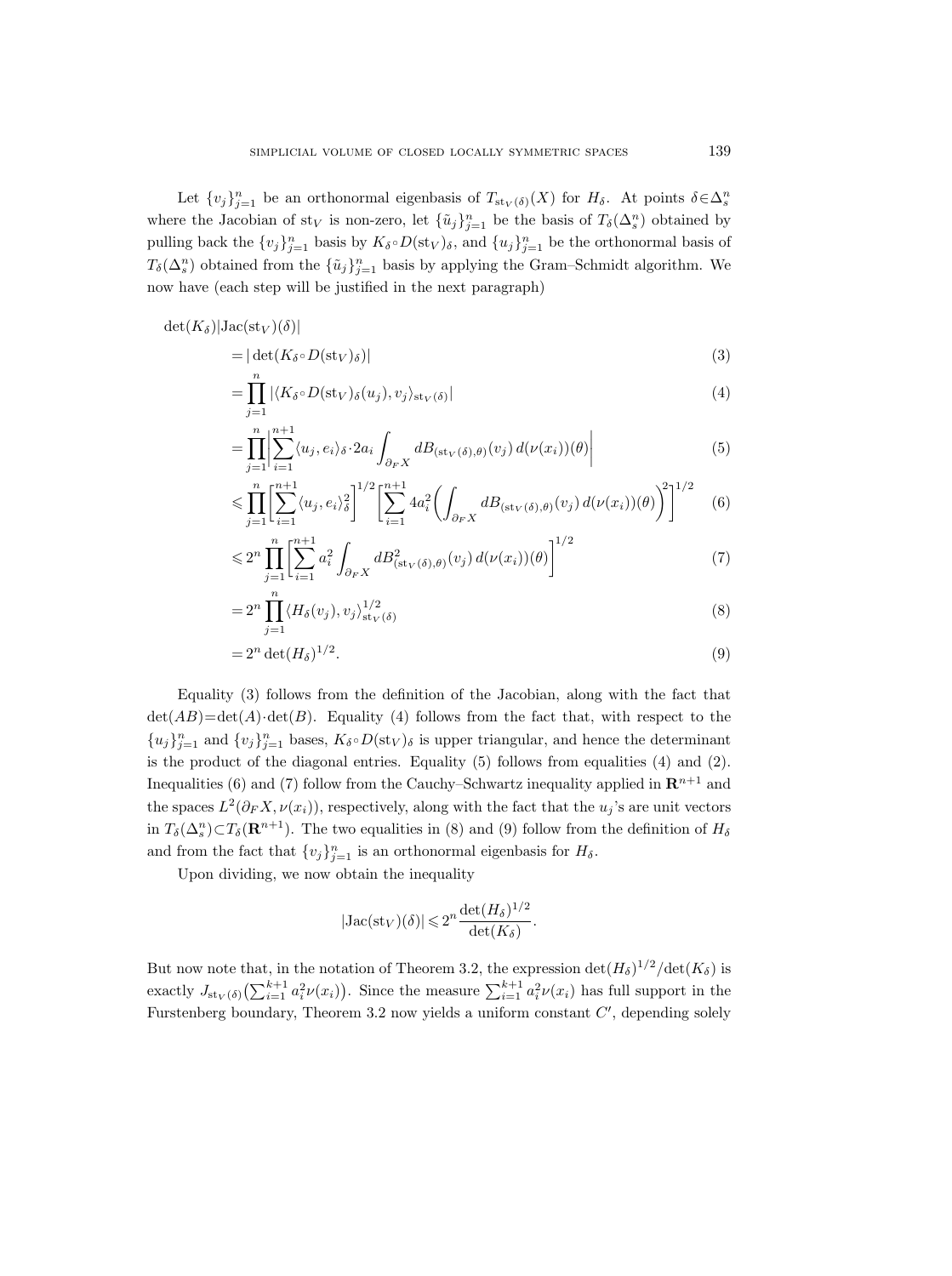on  $X$ , with the property that

$$
|\mathrm{Jac}(\mathrm{st}_V)(\delta)| \leqslant 2^n J_{\mathrm{st}_V(\delta)} \bigg( \sum_{i=1}^{k+1} a_i^2 \nu(x_i) \bigg) \leqslant 2^n C' =: C.
$$

This completes the proof of property (d).

### 4. Proof of the main theorem

In view of the barycentric straightening construction in §3.2 and Thurston's Theorem 2.4, we have established the following result.

THEOREM 4.1. Let  $M^n$  be a closed locally symmetric space of non-compact type with no local direct factors locally isometric to  $H^2$  or  $SL(3, \mathbf{R})/SO(3, \mathbf{R})$ . Then  $||M^n|| > 0$ .

We can now prove the main theorem.

Proof of Theorem 1.1. Observe that by the proportionality principle in Theorem 2.1, in order to show that  $||M||>0$ , it is sufficient to show that  $||M'||>0$  for some locally symmetric space  $M'$  of non-compact type whose universal cover is X. Let G denote the identity component of  $\text{Isom}(X)$  and  $G=G_1\times...\times G_k$  be the product decomposition of G into simple Lie groups corresponding to the product decomposition of  $X$  into irreducible symmetric spaces. By a result of Borel [4], there are cocompact lattices  $\Gamma_i \subset G_i$  for each  $i \in \{1, ..., k\}$ . Take M' to be the product locally symmetric space  $M_1 \times ... \times M_k$  obtained from the product lattice  $\Gamma_1 \times ... \times \Gamma_k$ . From Theorem 2.2, the inequality  $||M_1 \times ... \times M_k||$  $\prod_{i=1}^k ||M_i||$  holds. Hence, if the main theorem holds for *irreducible* locally symmetric spaces of non-compact type, then it holds for all locally symmetric spaces of non-compact type.

Next we observe that for closed real hyperbolic surfaces, positivity of the simplicial volume follows from [18]. Furthermore, for closed irreducible locally symmetric spaces with symmetric covering  $SL_3(R)/SO_3(R)$ , positivity of the simplicial volume follows from [6]. Therefore, in view of Theorem 4.1, positivity holds for all irreducible locally symmetric spaces of non-compact type, concluding the proof.  $\Box$ 

## 5. Concluding remarks

Let  $M$  be the smallest class of manifolds that (i) contains all closed locally symmetric spaces of non-compact type, (ii) is closed under connected sums with arbitrary closed manifolds of dimension  $\geqslant$  3, (iii) is closed under products, and (iv) is closed under fiber

 $\Box$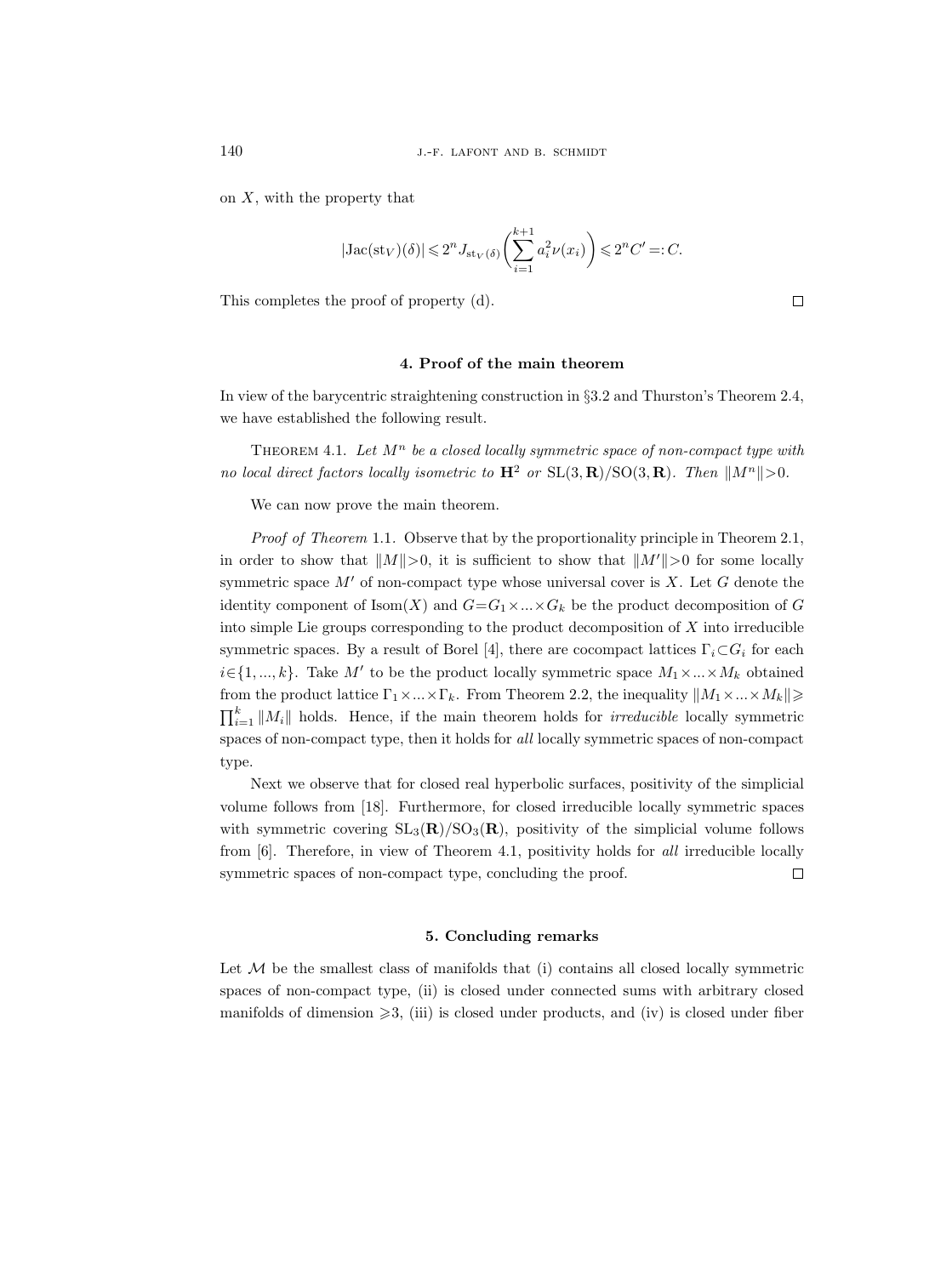extensions by surfaces of genus  $\geq 2$  (i.e. if  $M \in \mathcal{M}$ , and M' fibers over M with a surface  $S_q$  of genus  $\geq 2$  as fiber, then  $M' \in \mathcal{M}$ ).

In view of Theorems 1.1, 2.2 and 2.3, along with a result of Hoster and Kotschick [12], we obtain the following corollary.

COROLLARY 5.1. For every manifold  $M \in \mathcal{M}$ ,  $||M|| > 0$ .

The minimal entropy  $h(M)$  of a smooth manifold M, is defined to be the infimum of the topological entropies of the geodesic flow over all complete Riemannian metrics of unit volume on M. The minimal volume  $\text{MinVol}(M)$  of a smooth manifold M is defined to be the infimum of the volume over all complete Riemannian metrics with sectional curvatures bounded between −1 and 1. The following inequalities were established in [10, p. 37]:

$$
\begin{aligned} &C\!\cdot\!\left\|M\right\|\leqslant& h(M)^n,\\ &C'\!\cdot\!\left\|M\right\|\leqslant&\mathrm{Min} \mathrm{Vol}(M), \end{aligned}
$$

where  $C$  and  $C'$  are uniform constants, depending only on the dimension  $n$  of  $M$ . We therefore obtain the following result.

COROLLARY 5.2. Every manifold  $M \in \mathcal{M}$  has positive minimal entropy and positive minimal volume.

We say that  $M$  collapses provided that there exists a sequence of Riemannian metrics  $g_i$  on M, satisfying  $|K(g_i)| \leq 1$ , and having the property that at every point  $p \in M$ , the injectivity radius with respect to the metric  $g_i$  is less than  $1/i$ . Gromov showed that manifolds with positive simplicial volume do not collapse  $[10, pp. 67–68]$ , giving the following result.

COROLLARY 5.3. Manifolds  $M \in \mathcal{M}$  do not collapse.

The simplicial volume also provides control on the possible degree of a map into the given space (see [16, §8]). This yields the following result.

COROLLARY 5.4. Let  $M \in \mathcal{M}$ , and assume that  $f: N \to M$  is a continuous map from a manifold N. Then we have

$$
\deg(f) \leqslant \frac{\|N\|}{\|M\|}.
$$

Bounded cohomology  $\hat{H}^*(M^n)$  was defined by Gromov in [10], where it is shown that  $M<sup>n</sup>$  has positive simplicial volume if and only if the map induced by inclusion of chains  $i^n \colon \hat{H}^n(M^n) \to H^n_{\text{sing}}(M^n, \mathbf{R})$  is non-zero [10, pp. 16–17]. This has the following consequence.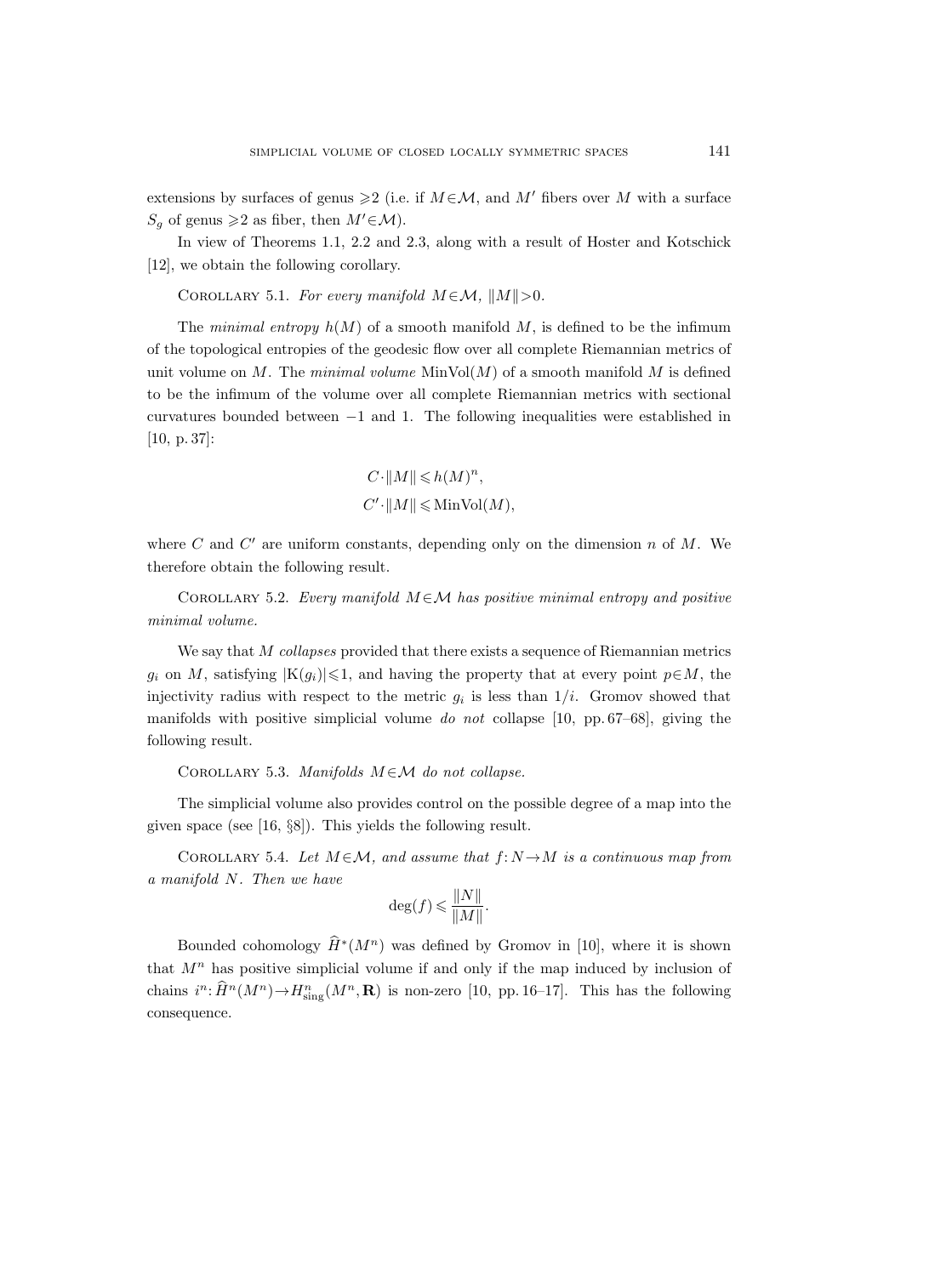COROLLARY 5.5. Each manifold  $M^n \in \mathcal{M}$  has non-vanishing n-dimensional bounded cohomology.

We conclude by pointing out some questions.

Conjecture. Let  $M^n$  be a closed Riemannian manifold, whose sectional curvatures are  $\leq 0$ , and whose Ricci curvatures are negative. Then  $||M^n|| > 0$ .

This conjecture was attributed to Gromov in [16]. It seems plausible that a similar approach could be used to verify this conjecture. The main difficulty lies in obtaining the formal property (d) for the analogous straightening procedure when the space  $M^n$ is locally irreducible and is not a locally symmetric space. Namely, the estimates from [7] rely heavily on the fact that locally symmetric spaces come from algebraic groups. In particular, the various inequalities and minimization problems that arise in the general case may no longer be rephrased as problems about Lie groups. We can also ask the following question.

Question. For a given closed locally symmetric space  $M^n$  of non-compact type, can one compute the value of the proportionality constant  $||M^n||/\text{Vol}(M^n)$  in terms of the symmetric covering of  $M^n$ ?

One application of positivity of simplicial volume is the non-vanishing of the topdimensional bounded cohomology. We have the following natural question.

Question. What is the dimension of  $\widehat{H}^n(M^n)$  for a closed locally symmetric quotient of an irreducible higher-rank locally symmetric space of non-compact type? In particular, is it finite-dimensional or infinite-dimensional?

## References

- [1] ALBUQUERQUE, P., Patterson–Sullivan theory in higher rank symmetric spaces. Geom. Funct. Anal., 9 (1999), 1–28.
- [2] BENEDETTI, R. & PETRONIO, C., Lectures on Hyperbolic Geometry. Universitext. Springer, Berlin, 1992.
- [3] BESSON, G., COURTOIS, G. & GALLOT, S., Minimal entropy and Mostow's rigidity theorems. Ergodic Theory Dynam. Systems, 16 (1996), 623–649.
- [4] BOREL, A., Compact Clifford–Klein forms of symmetric spaces. Topology, 2 (1963), 111– 122.
- [5] BUCHER-KARLSSON, M., A detailed study of Savage's paper "The space of positive definite matrices and Gromov's invariant". Preprint, 2005.
- $[6]$  Simplicial volume of locally symmetric spaces covered by  $SL(3,\mathbf{R})/SO(3,\mathbf{R})$ . Preprint, 2005.